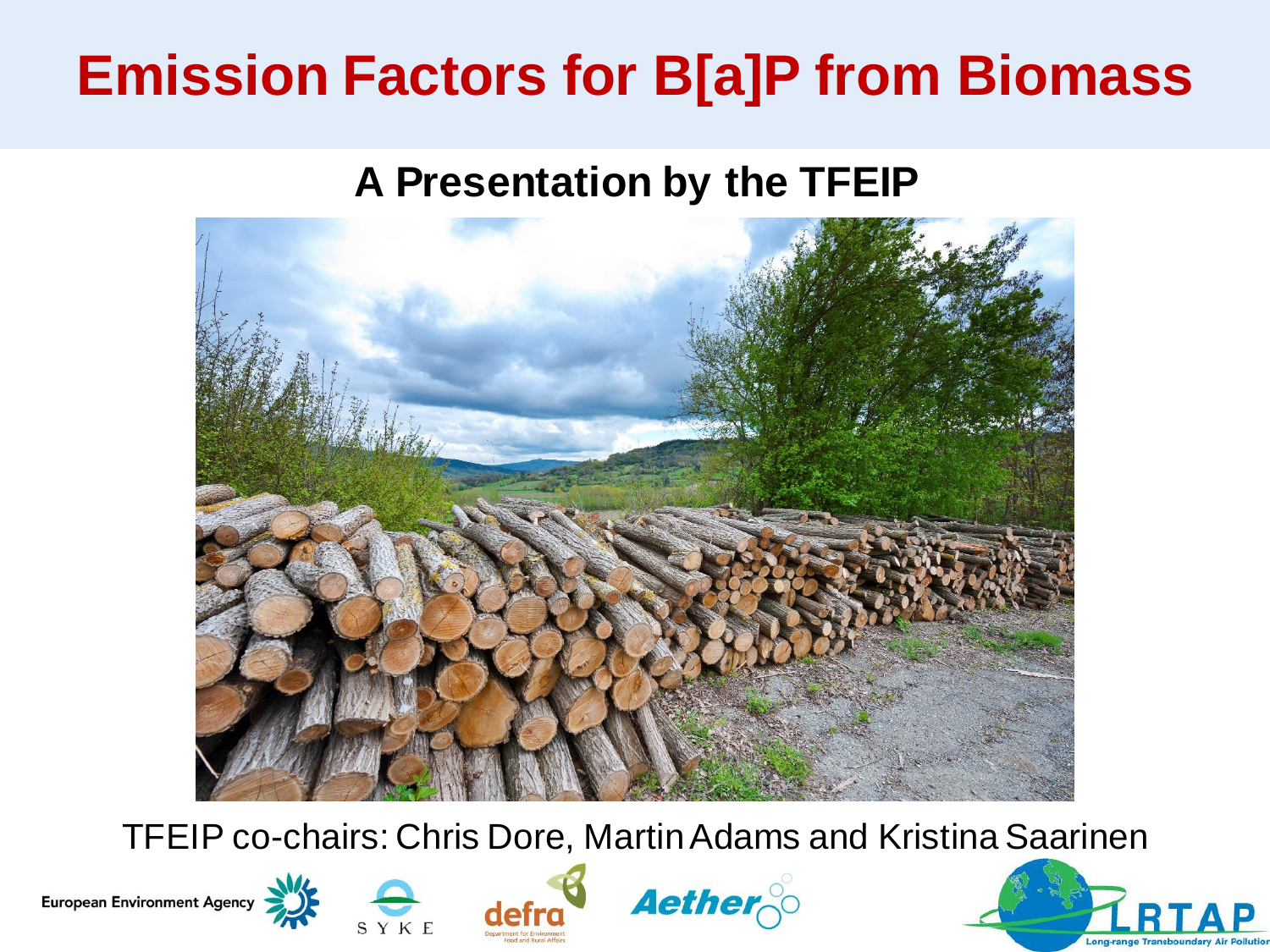# **1. Information from the EMEP/EEA Guidebook**

## **Combustion in Large Boilers**

T1 – Biomass **1.12** mg/GJ USEPA 2003

Poland (IIR 2011) 95 mg/GJ Portugal (IIR 2012) 3 mg/t Denmark (IIR 2011) 0.011 mg/GJ Denmark <50MW (IIR 2011) 0.00646mg/GJ

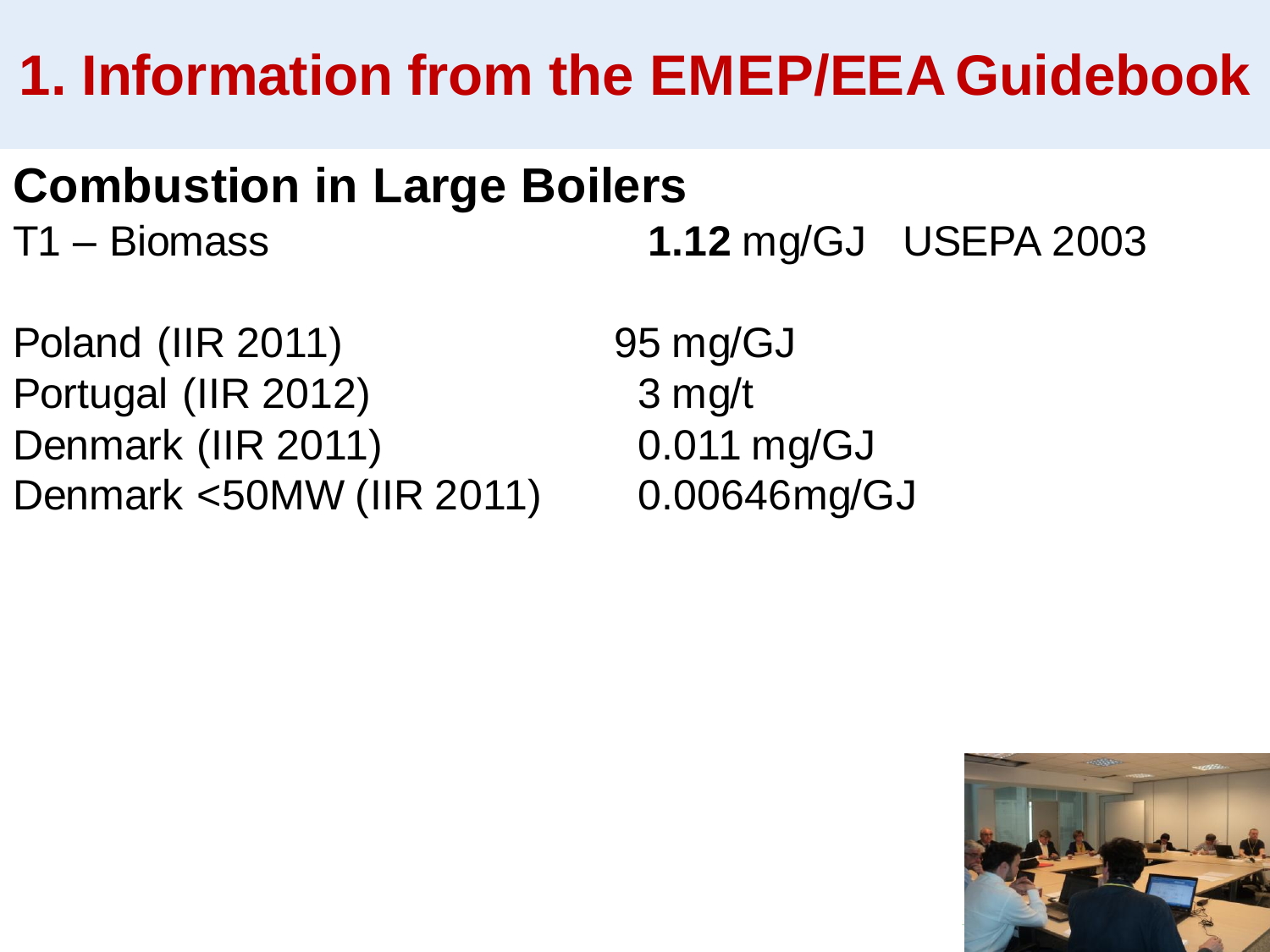# **1. Information from the EMEP/EEA Guidebook**

## **Commercial, Institutional Combustion**

T1 – Biomass **10** mg/GJ (Bomann 2011)

Denmark (IIR 2011) 169 mg/GJ Poland (IIR 2011) 95 mg/GJ Slovenia (IIR 2011) 2.48 mg/t Lithuania (IIR 2011) 0.003 mg/GJ Switzerland (IIR 2011) 141 mg/GJ

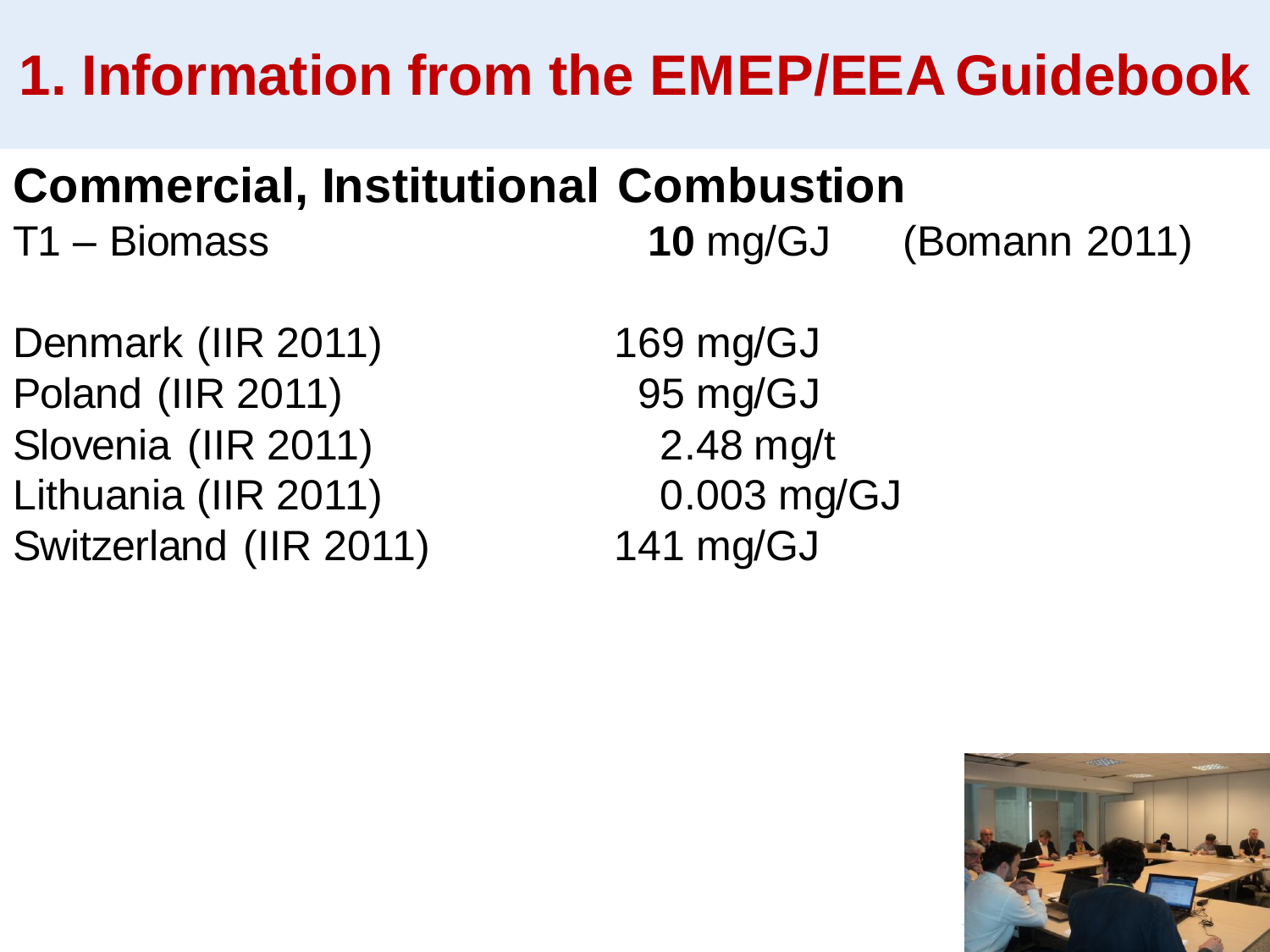# **1. Information from the EMEP/EEA Guidebook**

## **Residential Combustion**

| T1 - Biomass                           |         | <b>121 mg/GJ</b> |       | (refs 2002-2012)       |
|----------------------------------------|---------|------------------|-------|------------------------|
| T2 - Biomass /Wood/Wood waste          |         |                  |       |                        |
| • Conventional                         |         | 121 $mg/GJ$      |       | (refs 2002-2012)       |
| • Advanced/pellet/boiler <1MW 10 mg/GJ |         |                  |       | (Bomann 2011)          |
| • Efficient stoves                     |         | <b>121 mg/GJ</b> |       |                        |
| Denmark (IIR 2011)                     |         | 0.114            | mg/GJ |                        |
| Poland (IIR 2011)                      | 2480000 |                  | mg/GJ |                        |
| Lithuania (IIR 2011)                   |         | 0.036            | mg/GJ |                        |
| Switzerland (IIR 2011)                 |         | 150              | mg/GJ |                        |
| Estonia (IIR 2015)                     |         | 37.9             |       | mg/GJ (conv.stove)     |
| Estonia (IIR 2015)                     |         | 1.185            |       | mg/GJ (adv.stove)      |
| Estonia (IIR 2015)                     |         | 489              |       | mg/GJ (conv.boiler)    |
| Estonia (IIR 2015)                     |         | 0.037            |       | mg/GJ (adv.boiler)     |
| Estonia (IIR 2015)                     |         | 2.942            |       | mg/GJ (wood briquette) |